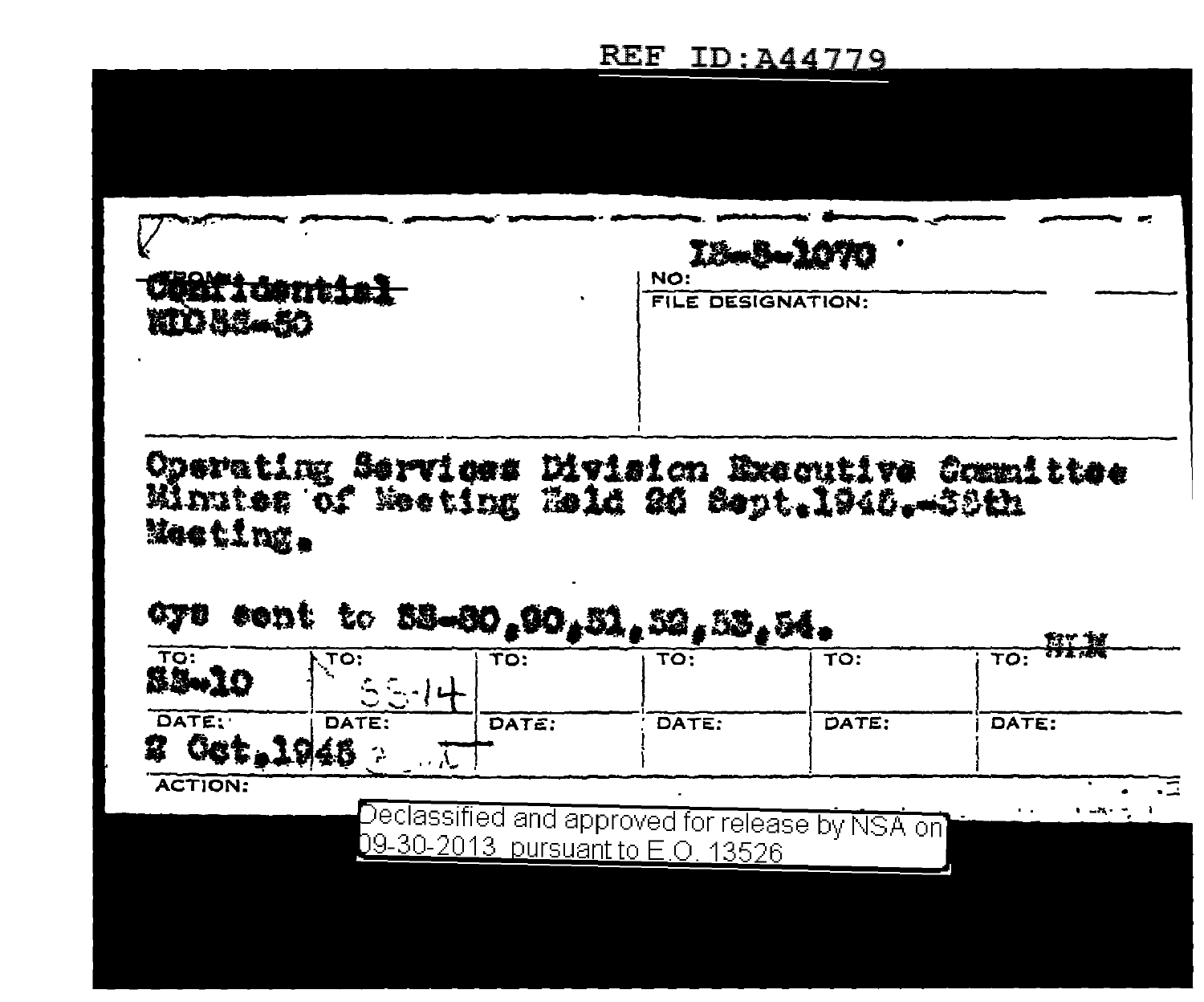| RESTRICTED'S-5-1970<br><b>SECRET</b><br>CONFIDENTIAL |
|------------------------------------------------------|
| DATE 1 Apr 1945 FROM<br>TO                           |
| Commanding General (IS-18)                           |
| Executive Officer (IS-1)                             |
| Dir of Comm Research (IS-3)                          |
| Control $0$ (IS-1A)                                  |
| Fiscal O (IS-1B)                                     |
| Administrative 0 (IS-2)                              |
| Post Adjutant (IS-2)                                 |
| Intelligence 0 (IS-2)                                |
| Provost Marshal (IS-2)                               |
| 2d Sig Serv Bn $(IS-6)$                              |
| Chief, Pers & Tng Div (IS-4)                         |
| Chief, Pers Br (IS-4A)                               |
| Chief, Ing Br (IS-4B)                                |
| Chief, O Pers Sec (IS-4C)                            |
| Chief, Oper Serv Div (IS-50 $L$                      |
| Chief, Comm Br (IE)                                  |
| Chief, Lab Br (ID)                                   |
| Chief, Machine Br (IN)                               |
| Chief, Supply Br (IS-5A)                             |
| $O/C$ SSA Mail Unit (IE-2C)                          |
| Chief, Security Div (IS-8)                           |
| Chief, Prot Sec Br (AP)                              |
| Chief, Crypt Mat Br $(IC)$                           |
| Chief, Equipment Br (IF)                             |
| Chief, Comm Sec Br (IS-8A)                           |
| Chief, Intelligence Div (IS-9)                       |
| Chief, Lang Br $(IB-1)$                              |
| Chief, Wil Crypt Br (IB-2)                           |
| Chief, Gen Crypt Br (IB-3)                           |
| Chief, $T/A$ and C Br $(IB-4)$                       |
| Chief, I & L Br $(IR)$                               |
|                                                      |
|                                                      |
|                                                      |
|                                                      |
| As discussed                                         |
| As requested                                         |
| Comments and return                                  |
| Information and file                                 |
| Information and forwarding                           |
| Information and return<br>$\texttt{Recommendation}$  |
| See note on reverse                                  |
|                                                      |
| Signature if approved                                |
| Your action                                          |

SIS SC Form No. 96 (Rev 5) 2 July 1945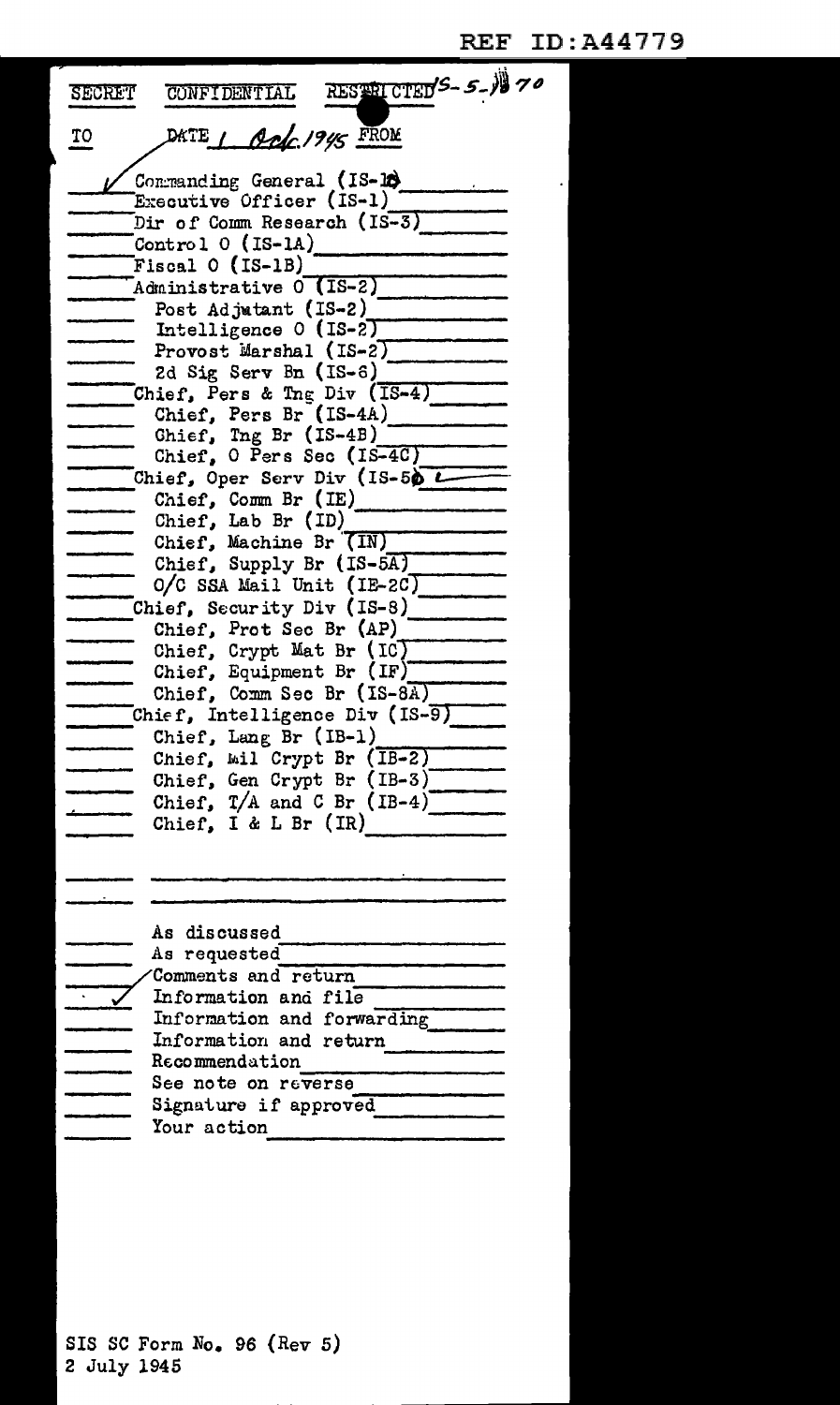**REF ID: A44779** 

 $15 - 5 - 10$ 

35th Meeting

OPERATING SERVICES RIVISION **EXECUTIVE COMMITTEE** 

ご気

Minutes of Meeting Held 26 September 1945

1. STAFF MEETING - The Chief of the Division reviewed the following items which had been discussed at the Staff Meeting on 25 September 1945:

SIGNATURES - General Corderman indicated the advisability  $a_{-}$ of reviewing branch personnel now authorized to sign off-post correspondence with a view toward insuring that it is being done only by top-ranking officers.

b. COURTESY LETTERS - All officers who visit field units or other agencies should on their return prepare a letter for General Corderman's signature, thanking the Commanding Officer for courtesies extended to them during their visit.

CIVILIAN USE OF POST RECREATIONAL FACILITIES - General  $c_{\bullet}$ Corderman stated that there is some misunderstanding on the part of civilian employes as to the use of recreational facilities on the post. He requested that it be brought to the attention of civilians that rate of pay, opportunities for recreation, etc., for enlisted personnel are .. different and they are given preference since facilities are not sufficient for all.

d. WOMEN'S REST ROOMS - General Corderman requested that arrangements be made for more frequent inspections, preferably by WAC officers, of the women's rest rooms.

e. HISTORIES - General Corderman emphasized the importance of keeping the following in mind when preparing Branch histories. They should be factual, balanced and non-controversial in nature; avoid duplication, glorification of individuals and eliminate eulogies; references to G-2 are to be made where warranted.

f. PETITIONS - In some instances petitions requesting changes in established post functions have been sent direct to Headquarters... Colonel Molstad requested that such matters be discussed with him prior to determination of any final action.

g. LETTERS WRITTEN TO PERSONS OF HIGHER AUTHORITY - General Corderman requested that he he kept posted of any discussions held with persons of higher authority.